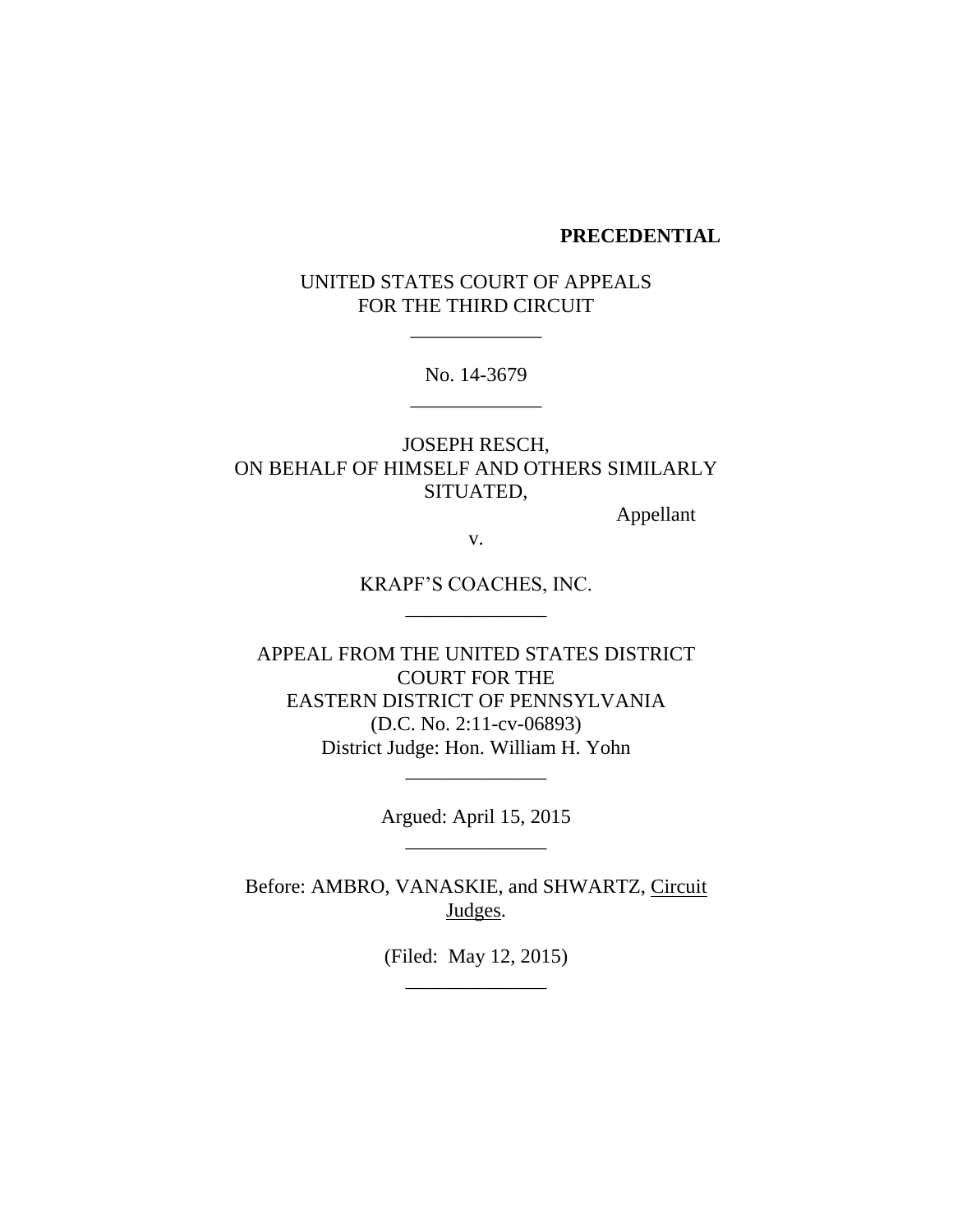# OPINION \_\_\_\_\_\_\_\_\_\_\_\_\_\_

R. Andrew Santillo, Esq. [ARGUED] Peter D. Winebrake, Esq. Winebrake & Santillo 715 Twinning Road Suite 211, Twinning Office Center Dresher, PA 19025

Counsel for Appellant

Randall C. Schauer, Esq. [ARGUED] Jennifer J. Hanlin, Esq. Fox Rothschild 747 Constitution Drive Suite 100 Exton, PA 19341

Counsel for Appellee

#### SHWARTZ, Circuit Judge.

Joseph Resch, a driver for Krapf's Coaches, Inc. ("KCI"), filed this collective action on behalf of himself and thirty-three other KCI drivers (collectively, "Plaintiffs") seeking unpaid overtime under the Fair Labor Standards Act of 1938 ("FLSA") and the Pennsylvania Minimum Wage Act of 1968 ("PMWA"). Because Plaintiffs fall within the "Motor Carrier Act exemption" to these statutes' overtime provisions, the District Court correctly granted summary judgment to KCI and we will therefore affirm.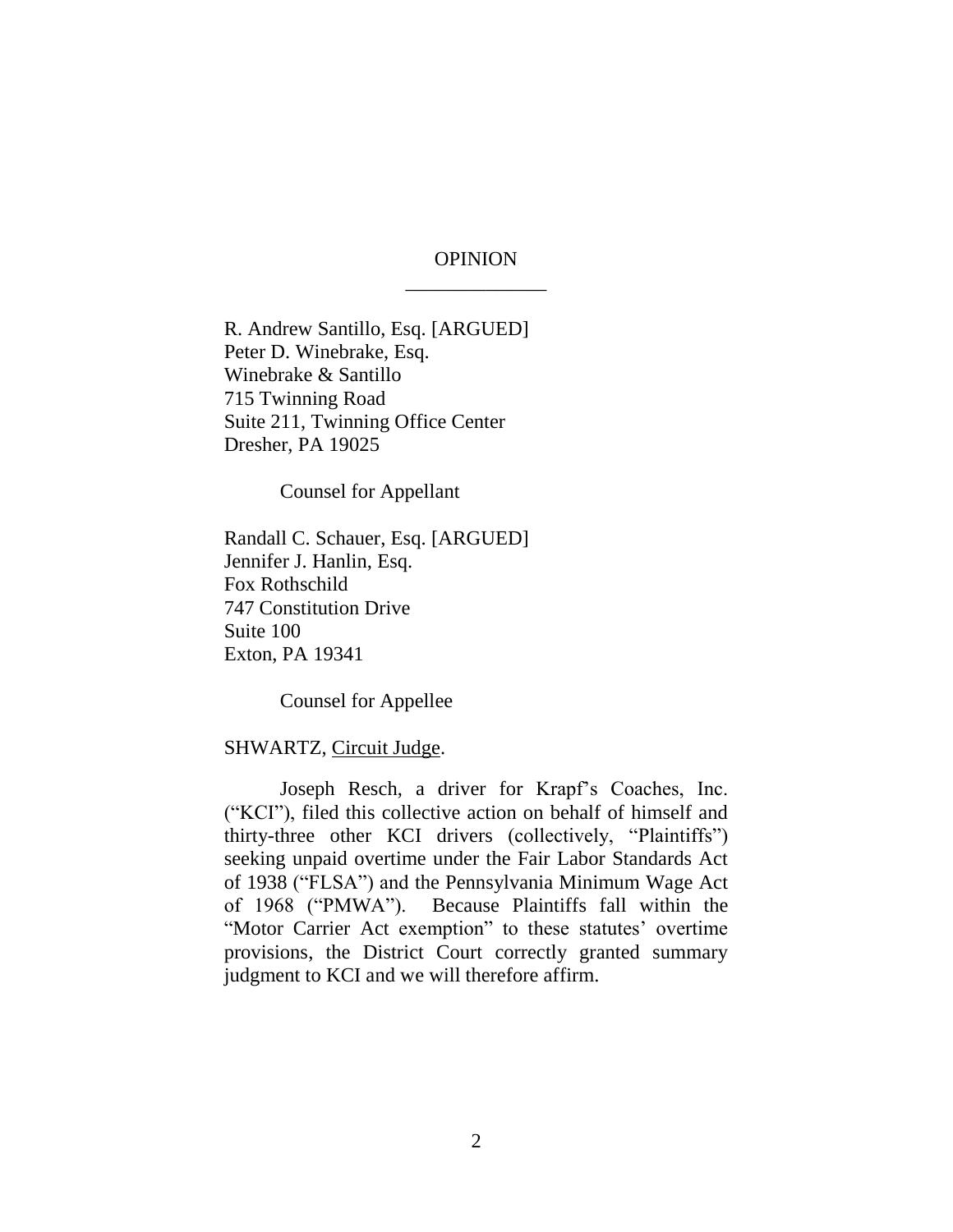KCI is a motor coach company based in West Chester, Pennsylvania, and has a Transit Division that provides bus and shuttle services on set routes. Since 2009, KCI has operated thirty-two such routes, four of which cross state lines. From 2009 through 2012, the share of total Transit Division revenue generated by interstate routes fluctuated between 1.0% and 9.7%.

KCI employs between thirty-six and sixty-two drivers in a given month and trains its drivers on multiple interstate and intrastate routes. Plaintiffs concede that KCI retains the discretion to assign a driver to any route on which he has been trained, including interstate routes, and to discipline a driver who refuses to drive a route as assigned.

Because KCI is a "common carrier by motor vehicle" authorized to engage in interstate commerce, it is subject to Federal Motor Carrier Safety Administration ("FMCSA") regulations. 1 JA 330a.Accordingly, KCI possesses a U.S. Department of Transportation ("DOT") registration number, requires that each driver possess a Commercial Driver License ("CDL"), maintains a "Driver Qualification File" for each driver that includes FMCSA-required documentation, and must submit to DOT audits to ensure its compliance with FMCSA regulations. KCI also provides each driver with a "Federal Motor Carrier Safety Regulations Pocketbook"

 $\overline{a}$ 

I

<sup>&</sup>lt;sup>1</sup> The FMCSA is an administration within the U.S. Department of Transportation responsible for regulating commercial motor carriers. See 49 U.S.C. § 113.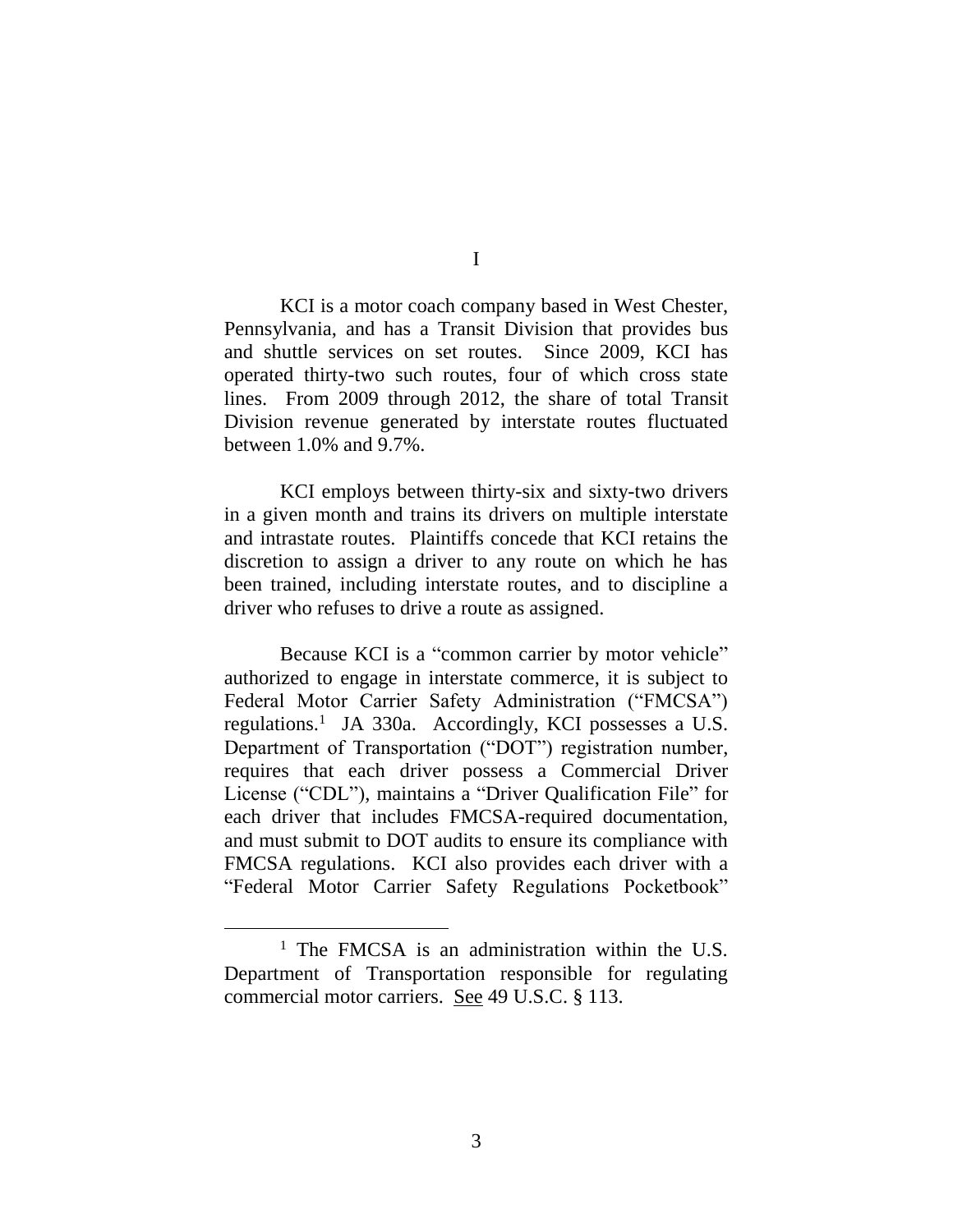detailing the driver's responsibilities under DOT regulations, JA 81a, as well as a separate KCI Handbook making clear that they "are expected to meet" FMCSA regulations. JA 77a.

Plaintiffs were Transit Division drivers who, at some point during the relevant time period, worked more than forty hours in a week without receiving overtime pay. Of the 13,956 total "trips" Plaintiffs drove, 178 (or 1.3%) required them to cross state lines. Sixteen plaintiffs never crossed state lines, eight crossed state lines only one time, and five crossed state lines fewer than five times.<sup>2</sup>

Resch brought this collective action under the FLSA and PMWA to recover unpaid overtime. The District Court granted his request to conditionally certify a class of "individuals who were employed by defendant as Transit Route drivers who worked over 40 hours during any workweek within the past three years," JA 49a, and thereafter granted KCI's summary judgment motion, holding that Plaintiffs are ineligible for overtime under the Motor Carrier Act exemption to the FLSA and PMWA. 29 U.S.C. § 213(b)(1); 43 Pa. Cons. Stat. Ann. § 333.105(b)(7). Plaintiffs appeal.

 $II<sup>3</sup>$ 

<sup>2</sup> The remaining five plaintiffs drove interstate 58 (3.1%), 43 (16.5%), 25 (4.4%), 16 (37.2%), and 11 (6.4%) times, respectively. JA 136a.

<sup>&</sup>lt;sup>3</sup> The District Court had jurisdiction under 29 U.S.C. § 216(b) and 28 U.S.C. § 1331. We exercise jurisdiction under 28 U.S.C. § 1291. Our review of the grant of summary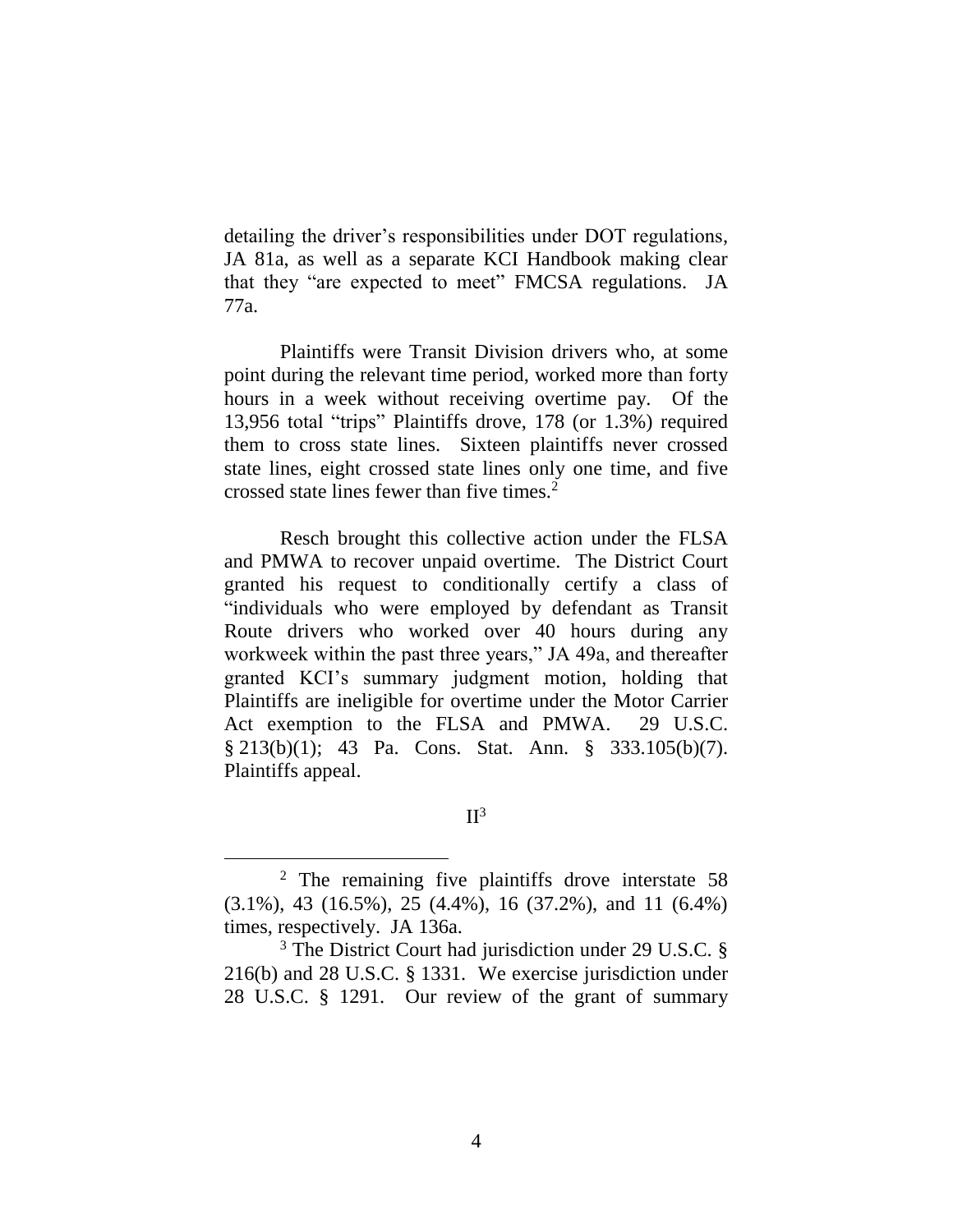A

This appeal requires consideration of two statutes: the FLSA and the Motor Carrier Act of 1935 (the "MCA").<sup>4</sup> The FLSA "requires employers to pay overtime compensation to employees who work more than forty hours per week, unless one or another of certain exemptions applies." Packard v. Pittsburgh Transp. Co., 418 F.3d 246, 250 (3d Cir. 2005); 29 U.S.C. § 207(a)(1). Congress enacted the FLSA "to protect all covered workers from substandard wages and oppressive working hours" and to ensure that covered employees "would receive a fair day's pay for a fair day's work." Parker v. NutriSystem, Inc., 620 F.3d 274, 279 (3d Cir. 2010) (internal quotation marks and alterations omitted).

Congress enacted the MCA in response to a "wide scope of [] problems" in the motor carrier industry and "to adjust a new and growing transportation service to the needs of the public." United States v. Am. Trucking Ass'ns, 310

<sup>4</sup> The parties agree that identical principles govern Plaintiffs' PMWA claim.

judgment is plenary. Mylan Inc. v. SmithKline Beecham Corp., 723 F.3d 413, 418 (3d Cir. 2013). Summary judgment is appropriate where "there is no genuine dispute as to any material fact and the movant is entitled to judgment as a matter of law." Fed. R. Civ. P. 56(a). A disputed issue is "genuine" only "if there is a sufficient evidentiary basis on which a reasonable jury could find for the non-moving party." Kaucher v. Cnty. of Bucks, 455 F.3d 418, 423 (3d Cir. 2006). We view the facts and draw all reasonable inferences in the non-movant's favor. Hugh v. Butler Cnty. Family YMCA, 418 F.3d 265, 266–67 (3d Cir. 2005).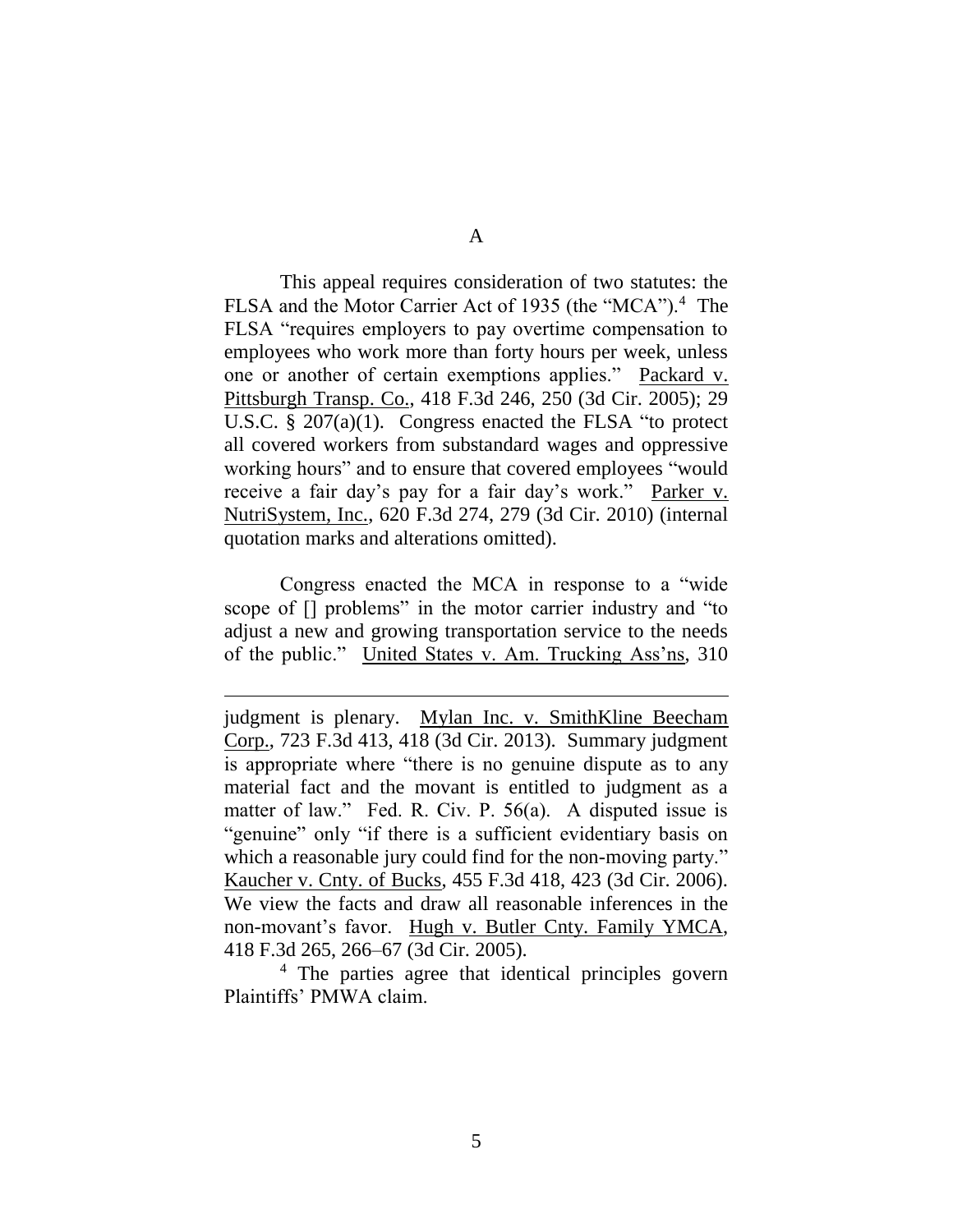U.S. 534, 538 & 542 (1940). The MCA "vest[s] in the [DOT] power to establish reasonable requirements with respect to qualifications and maximum hours of service of employees and safety of operation and equipment of common and contract carriers by motor vehicle."<sup>5</sup> Levinson v. Spector Motor Serv., 330 U.S. 649, 658 (1947). The MCA's requirements in this area are "intended to prevent accidents due to fatigue, without regard to consideration of adequacy of compensation." Starrett v. Bruce, 391 F.2d 320, 323 (10th Cir. 1968).

At issue is the MCA exemption that removes from the FLSA's overtime protections "any employee with respect to whom the Secretary of Transportation has [the] power to establish qualifications and maximum hours of service pursuant to the provisions of section 31502 of Title 49" of the MCA. 29 U.S.C. § 213(b)(1). Section 31502(a)(1) applies to transportation "described in" § 13501, which in turn gives the DOT jurisdiction "over transportation by motor carrier . . . to the extent that passengers, property, or both, are transported by motor carrier . . . between a place in . . . a State and a place in another State." 49 U.S.C. § 13501. Through the MCA exemption, Congress has "prohibited the overlapping of . . . jurisdiction" between the U.S. Department of Labor and the DOT regarding "maximum hours of service." Levinson, 330 U.S. at 661; see also Southland Gasoline Co. v. Bayley, 319 U.S. 44, 48 (1943) (because it enacted the MCA before the FLSA, Congress apparently relied on the MCA to "work out

<sup>5</sup> In 1966, the DOT assumed the Interstate Commerce Commission's [ICC] authority to regulate motor vehicle carriers. Moore v. Universal Coordinators, Inc., 423 F.2d 96, 97 n.1 (3d Cir. 1970).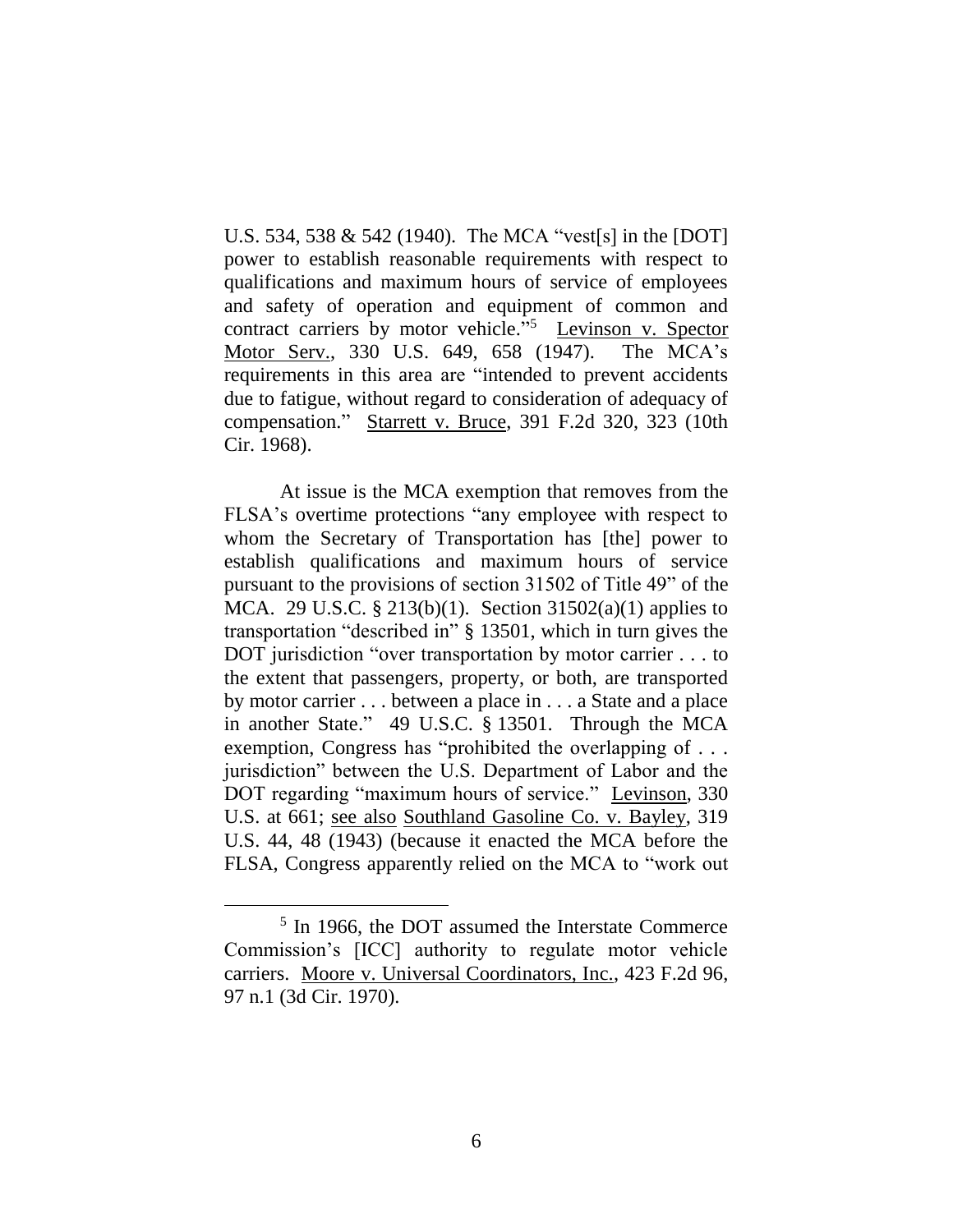satisfactory adjustments for employees charged with the safety of operations" in the transportation industry); McMaster v. E. Armored Servs., Inc., 780 F.3d 167, 171 (3d Cir. 2015) (recognizing that the MCA "establish[es] a strict separation between the Secretary of Transportation's jurisdiction and the ambit of the [FLSA's] overtime guarantee").

Two considerations dictate whether the MCA exemption applies: the class of the employer and the class of work the employees perform. See 29 C.F.R. § 782.2(a). Specifically, the MCA exemption applies if the employer is a carrier subject to the DOT's jurisdiction and the employee is a member of a class of employees that "engage[s] in activities of a character directly affecting the safety of operation of motor vehicles in the transportation on the public highways of passengers or property in interstate or foreign commerce within the meaning of the [MCA]." Id. In determining whether the exemption applies, we are mindful of the FLSA's broad remedial purposes, and "that exemptions from the FLSA are construed narrowly[] against the employer," with the employer bearing the burden to prove "plainly and unmistakably" that its employees are exempt. Packard, 418 F.3d at  $250<sup>6</sup>$ 

# B

The parties agree that KCI is a "motor carrier" subject

<sup>6</sup> Whether employees' "particular activities excluded them from the overtime benefits of the FLSA is a question of law." Icicle Seafoods, Inc. v. Worthington, 475 U.S. 709, 714 (1986).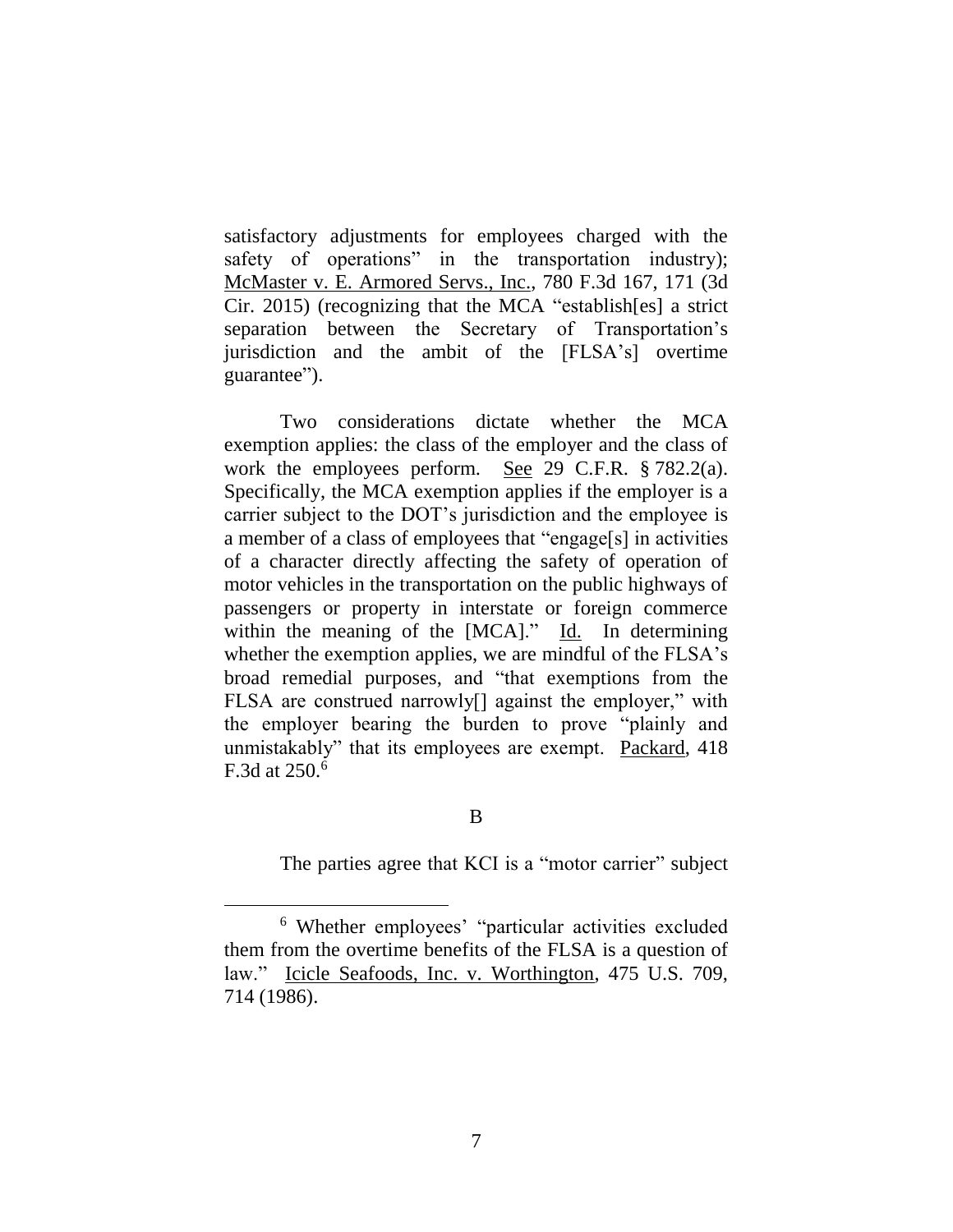to the DOT's jurisdiction, thus satisfying the first requirement. We must therefore examine whether Plaintiffs—many of whom rarely or never crossed state lines—satisfy the second requirement by being a member of a class of employees engaging "in activities of a character directly affecting the safety of operation of motor vehicles in the transportation . . . of passengers or property" in interstate commerce. 29 C.F.R. § 782.2(a). The District Court answered yes to this question based primarily on Morris v. McComb, 332 U.S. 422 (1947).

In Morris, the Supreme Court addressed whether a group of truck drivers and mechanics employed by a Detroitbased common carrier fell within the MCA exemption. Only 3.65% of the truck drivers' trips were interstate, and the employer assigned such trips to the truck drivers "generally throughout the year" and "in the normal operation of [its] business." Morris, 332 U.S. at 433. All of the truck drivers "shared indiscriminately" in the interstate trips, which were "mingled with the performance of other like driving services [they] rendered." Id. Of the employer's forty-three truck drivers: "every driver[] except two[] made at least one" interstate trip; the average truck driver made sixteen interstate trips; and the only two truck drivers who did not drive interstate had been employed "for only about one-half the year and that was during the months when the trips in interstate commerce were . . . less frequent." Id.

The Supreme Court held that the DOT's predecessor, the ICC, had jurisdiction to regulate all forty-three drivers even those who never drove interstate—and that none of the drivers were entitled to overtime under the FLSA. See id. at 434–36. "From the point of view of safety in interstate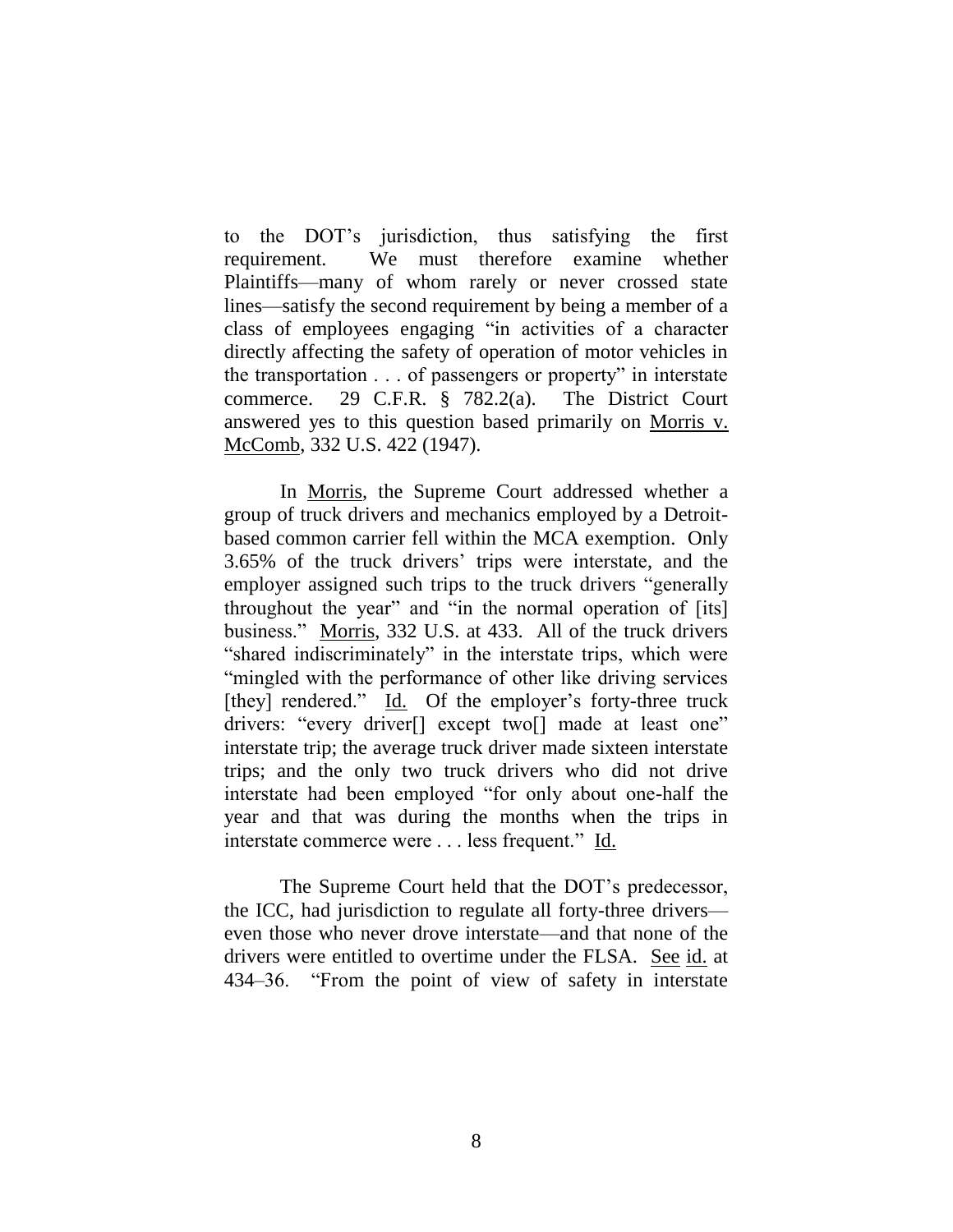commerce," the Supreme Court reasoned, the case would be the same "if each [of the employer's] driver[s] drove 4% of his driving time each day in interstate commerce," as there would be "the same essential need for the [ICC's] establishment of reasonable requirements with respect to qualifications and maximum hours of service of employees." Id. at 434; see also Starrett, 391 F.2d at 323 (observing that "it is not the amount of time an employee spends in work affecting [interstate] safety, rather it is what he may do in the time thus spent, whether it be large or small, that determines the effect on safety").

Applicable regulations echo the Morris Court's focus on the "class of work" performed by the employees occupying the same position, 29 C.F.R. § 782.2(a), and the likelihood of the employer distributing those duties among the employees in question:

> As a general rule, if the bona fide duties of the job performed by the employee are in fact such that he is (or . . . is likely to be) called upon in the ordinary course of his work to perform, either regularly or from time to time, safetyaffecting activities of [a driver, driver's helper, loader, or mechanic], he comes within the exemption in all workweeks when he is employed at such job. This general rule assumes that the activities involved in the continuing duties of the job in all such workweeks will include activities which have been determined to affect directly the safety of operation of motor vehicles on the public highways in transportation in interstate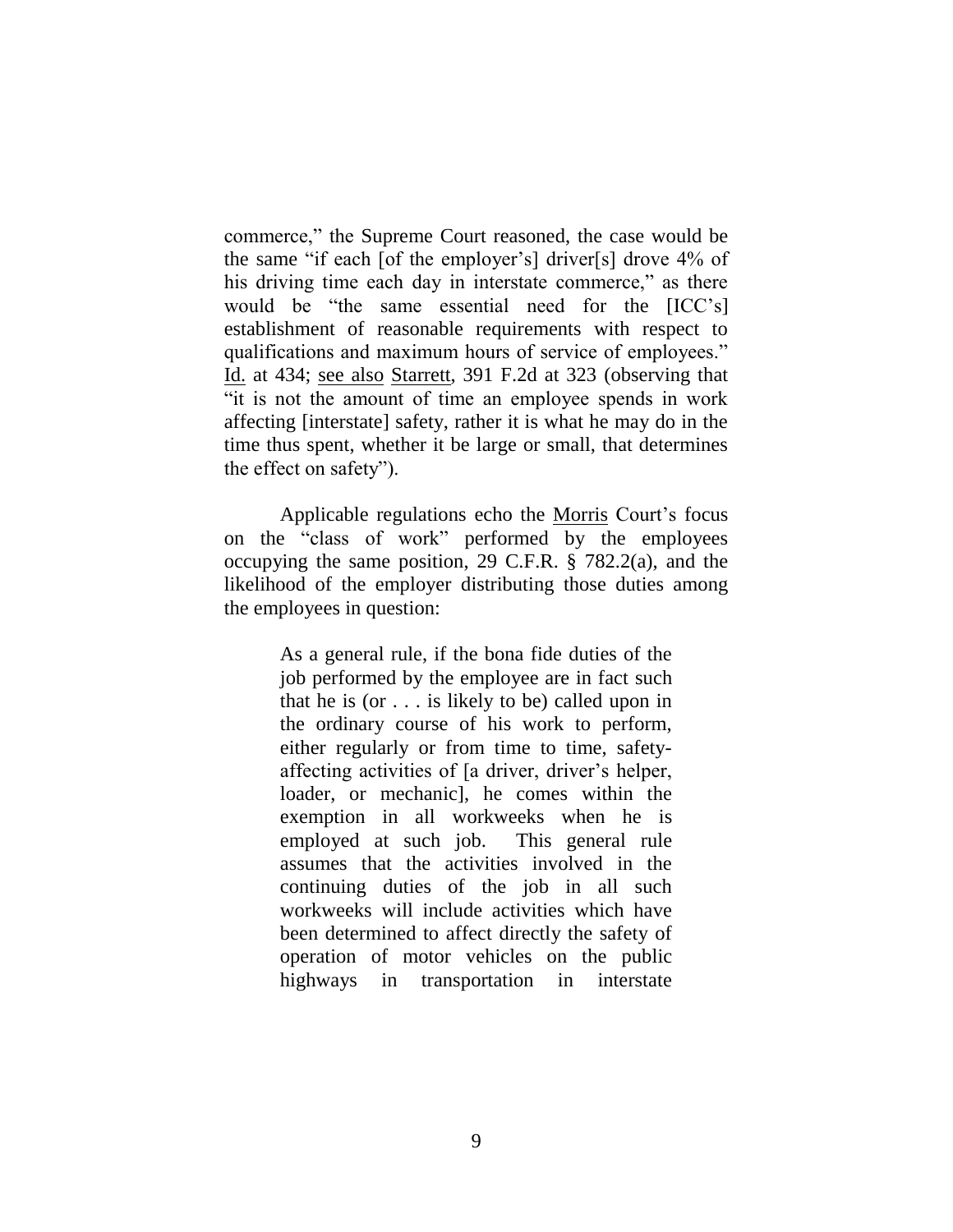commerce. Where this is the case, the rule applies regardless of the proportion of the employee's time or of his activities which is actually devoted to such safety-affecting work in the particular workweek, and the exemption will be applicable even in a workweek when the employee happens to perform no work directly affecting "safety of operation."

29 C.F.R. § 782.2(b)(3); see also Application of the Federal Motor Carrier Safety Regulations, 46 Fed. Reg. 37,902–02, 37,903 (July 23, 1981) ("DOT Notice") ("a driver will remain under the [DOT's] jurisdiction . . . for as long as the driver is in a position to be called upon to drive in interstate commerce as part of the driver's regular duties."). The DOT has jurisdiction "even if the driver has not personally driven in interstate commerce if, because of company policy and activity, the driver could reasonably be expected to do interstate driving." DOT Notice, 46 Fed. Reg. at 37,903 (citing Morris, 332 U.S. 422). Moreover, whether an employee "engage[s] in activities of a character directly affecting the safety of operation of motor vehicles" in interstate commerce, 29 C.F.R. § 782.2(a), depends "neither [on] the name given to his position nor that given to the work that he does," id. § 782.2(b)(2) (citing Pyramid Motor Freight Corp. v. Ispass, 330 U.S. 695, 707 (1947)). Put simply, it is "the character of the activities rather than the proportion of either the employee's time or of his activities" that controls. Levinson, 330 U.S. at 674.<sup>7</sup>

<sup>7</sup> Because the inquiry focuses on what the class of employees could have reasonably been expected to do, the District Court properly declined Plaintiffs' request to perform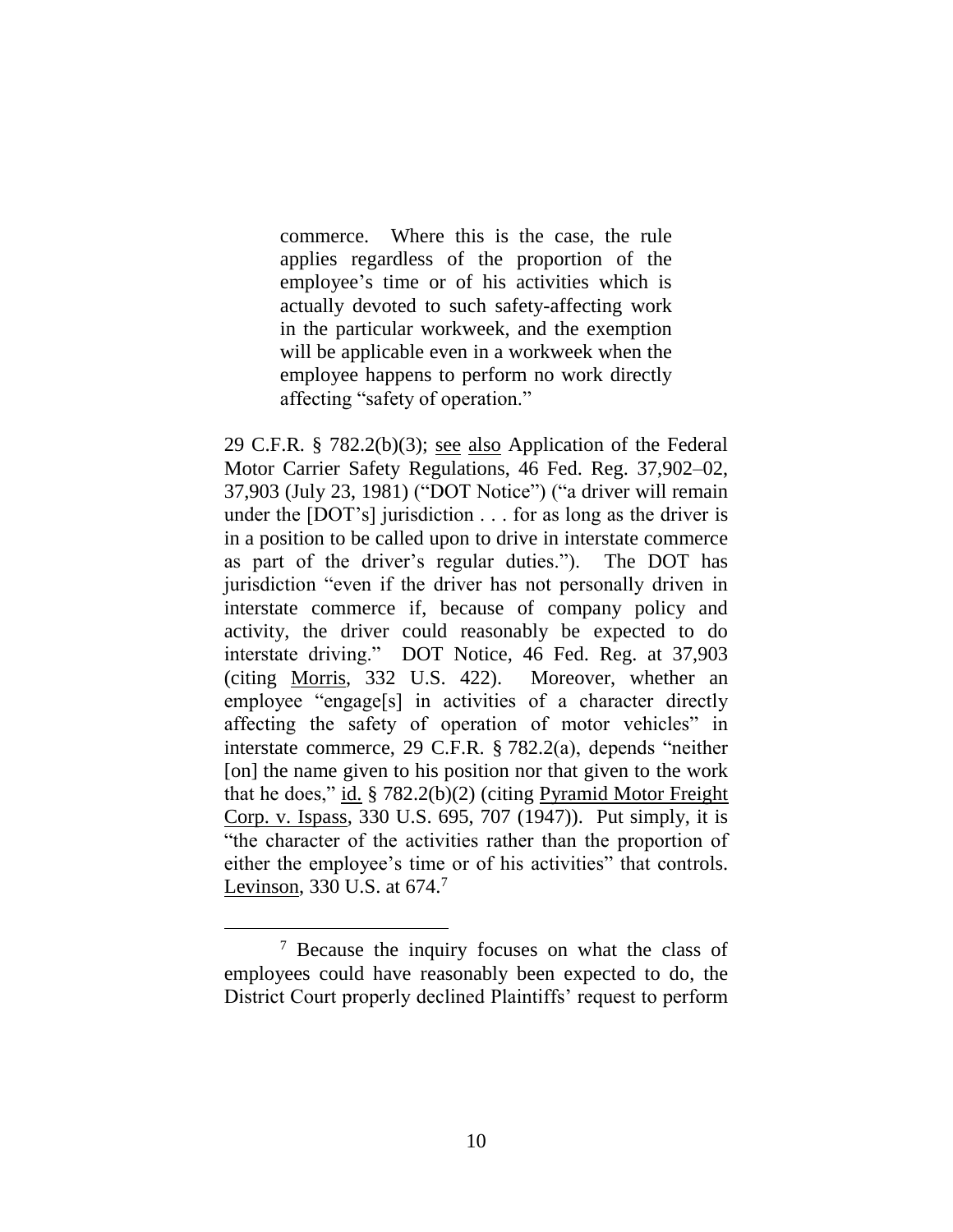"On the other hand, where the continuing duties of the employee's job have no substantial direct effect on such safety of operation or where such safety-affecting activities are so trivial, casual, and insignificant as to be de minimis, the exemption will not apply to [the employee] in any workweek so long as there is no change in his duties." 29 C.F.R. § 782.2(b)(3) (citing Pyramid, 330 U.S. at 707–08). The DOT thus "has authority over drivers only where the employees regularly travel interstate or reasonably are expected to do interstate driving." DOT Notice, 46 Fed. Reg. at 37,903.

Therefore, the relevant inquiry here is whether Plaintiffs reasonably could have expected to drive interstate, which we answer by "look[ing] at," among other things, "whether the carrier (employer) does any interstate work," "assigns drivers randomly to that driving," and maintains a "company policy and activity" of interstate driving. Id. (citing Morris, 332 U.S. 422). The undisputed evidence establishes that, during the relevant time period, 6.9% of all trips drivers took were interstate, as much as 9.7% of the Transit division's annual revenues derived from interstate routes, and KCI always operated at least one interstate route per month. With regard to distribution of interstate routes, KCI had a "company policy" of training its drivers on as many routes as possible, retaining discretion to assign drivers to drive either interstate or intrastate routes—at any time—on which they had been trained, and disciplining any driver who refused. See 46 Fed. Reg. at 37,903. Given this evidence, the

an "individualized analysis" of the "actual employment circumstances" of each Plaintiff.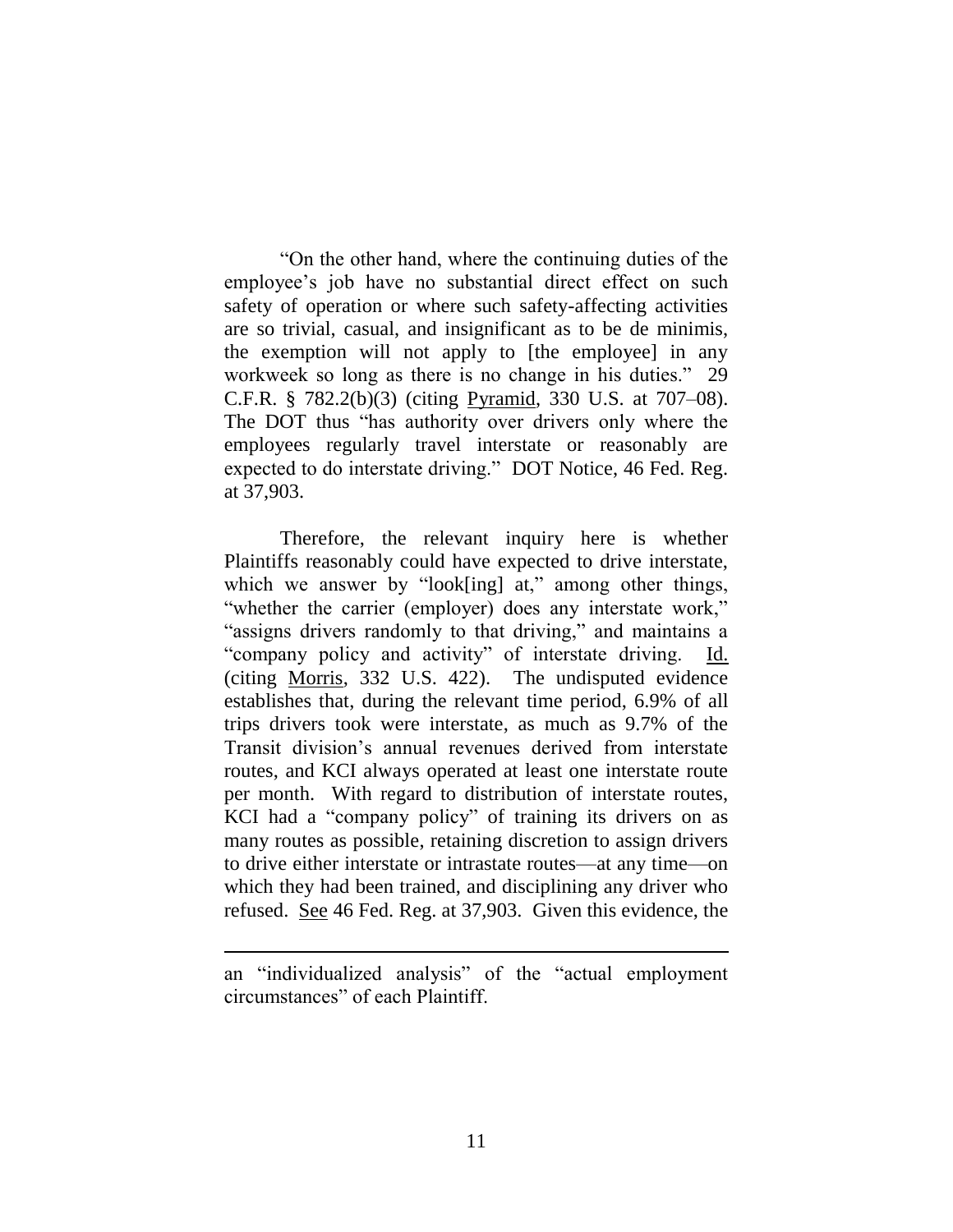District Court properly found no genuine dispute of material fact regarding whether Plaintiffs reasonably could have expected to drive interstate. Friedrich v. U.S. Computer Servs., 974 F.2d 409, 417 (3d Cir. 1992).

Further, unrefuted evidence reflects KCI's adherence to federal regulations regarding the drivers. For instance, KCI requires that each driver possess a valid CDL, comply with FMCSA drug testing requirements, submit to regular DOT physical examinations, and provide a pre-employment "Safety Performance History Record." App. 77a. KCI also maintains DOT-required "Driver Qualification Files" for all drivers, App. 77a, which the FMCSA audits for compliance on a recurring basis. KCI also issues all drivers a "KCI Handbook" advising them of KCI's expectation that they meet these requirements, App. 77a, as well as a separate "Pocketbook" detailing the FMCSA regulations. Since 2012, KCI has also required all drivers to complete a "Self Certification Form" wherein they check a box describing themselves as "NI-Non-Excepted Interstate Transportation: Interstate Drivers Who are Subject to the Federal Physical Qualifications and Examination Regulations." App. 80a. This recognition on the part of the drivers, together with evidence of KCI's efforts to comply with DOT regulations which in large part consist of safety measures imposed on, and communicated directly to, the drivers— reinforce the drivers' reasonable expectation of driving in interstate commerce. See, e.g., Songer v. Dillon Res., Inc., 618 F.3d 467, 469–70 (5th Cir. 2010) (holding that truck drivers fell within MCA exemption where employer required them each to hold "a valid Class A commercial driver['s] license and meet the driver qualification requirements of" the FMCSA, and issued them the Pocketbook containing "a compilation of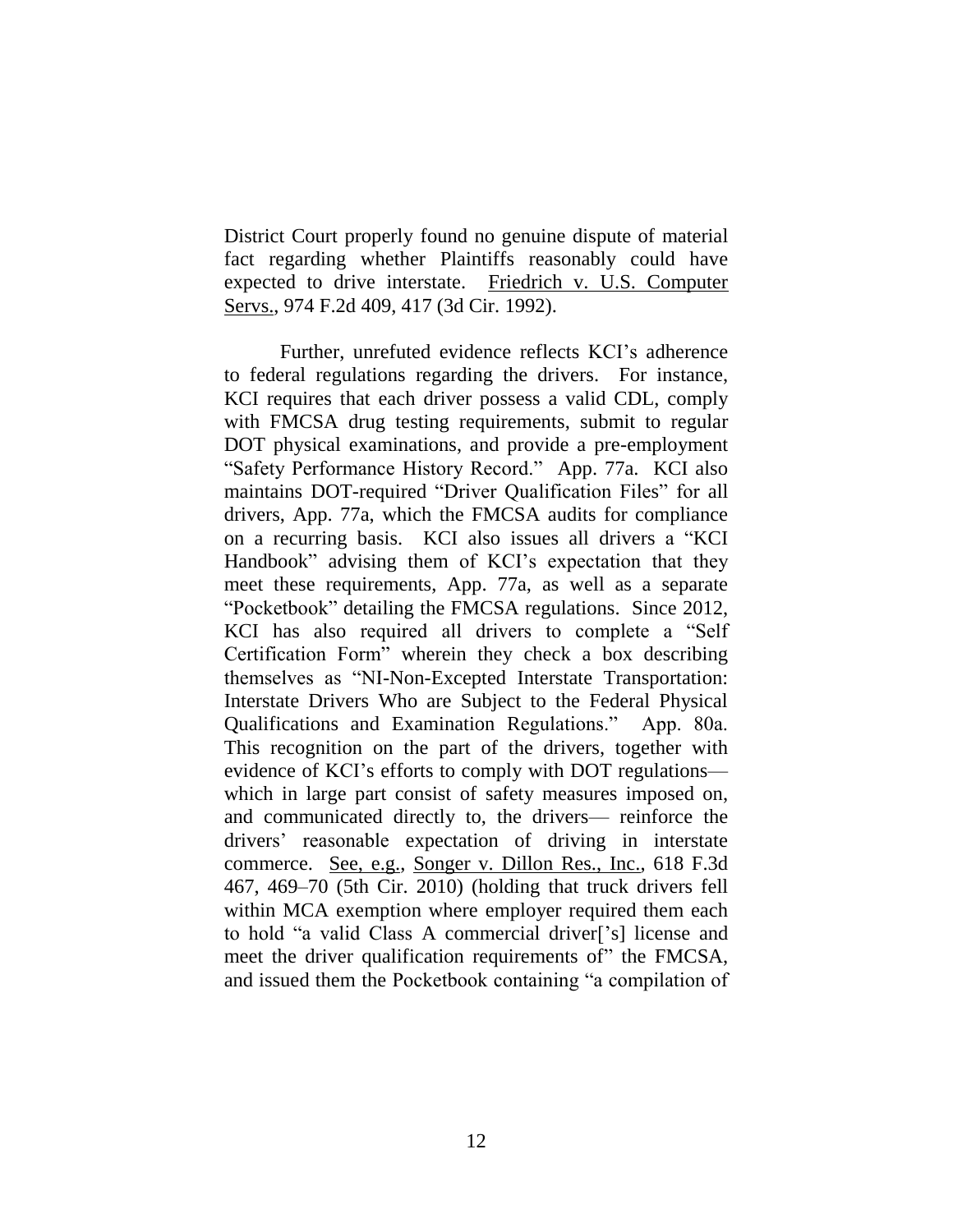relevant regulatory information"). Because KCI is an employer under the jurisdiction of the DOT and Plaintiffs are members of a class of employees who could reasonably be expected to drive interstate routes as part of their duties, the MCA exemption to the FLSA applies and Plaintiffs are ineligible for FLSA overtime wages.

 $\mathcal{C}$ 

Lastly, we reject Plaintiffs' attempted reliance on the de minimis exception. See 29 C.F.R. § 782.2(b)(3) (noting that the MCA exemption does not apply where the "safetyaffecting activities" of the employee's "continuing duties" "are so trivial, casual, and insignificant as to be de minimis" (citing Pyramid, 330 U.S. at 707–08)). Although the Supreme Court "has recognized a de minimis exception to the application of the MCA," we have noted that "[a] number of courts have held that drivers should seldom, if ever, fall within [it]." Friedrich, 974 F.2d at 416, 417 n.10 (citing cases); see also Crooker v. Sexton Motors, Inc., 469 F.2d 206, 210 (1st Cir. 1972) ("The activities of one who drives in interstate commerce, however frequently or infrequently, are not trivial."). Indeed, the DOT has recognized courts' resistance to applying this exception to drivers. DOT Notice, 46 Fed. Reg. at 37,903 ("The courts that have applied this principle find that it should seldom, if ever, be applied to drivers because of the direct effect of driving on the safety of motor vehicle operations."). "This is because the driver's work more obviously and dramatically affects the safety of operation of the carrier during every moment that he is driving than does the work of the loader who loaded the freight which the driver is transporting." Levinson, 330 U.S. at 678.